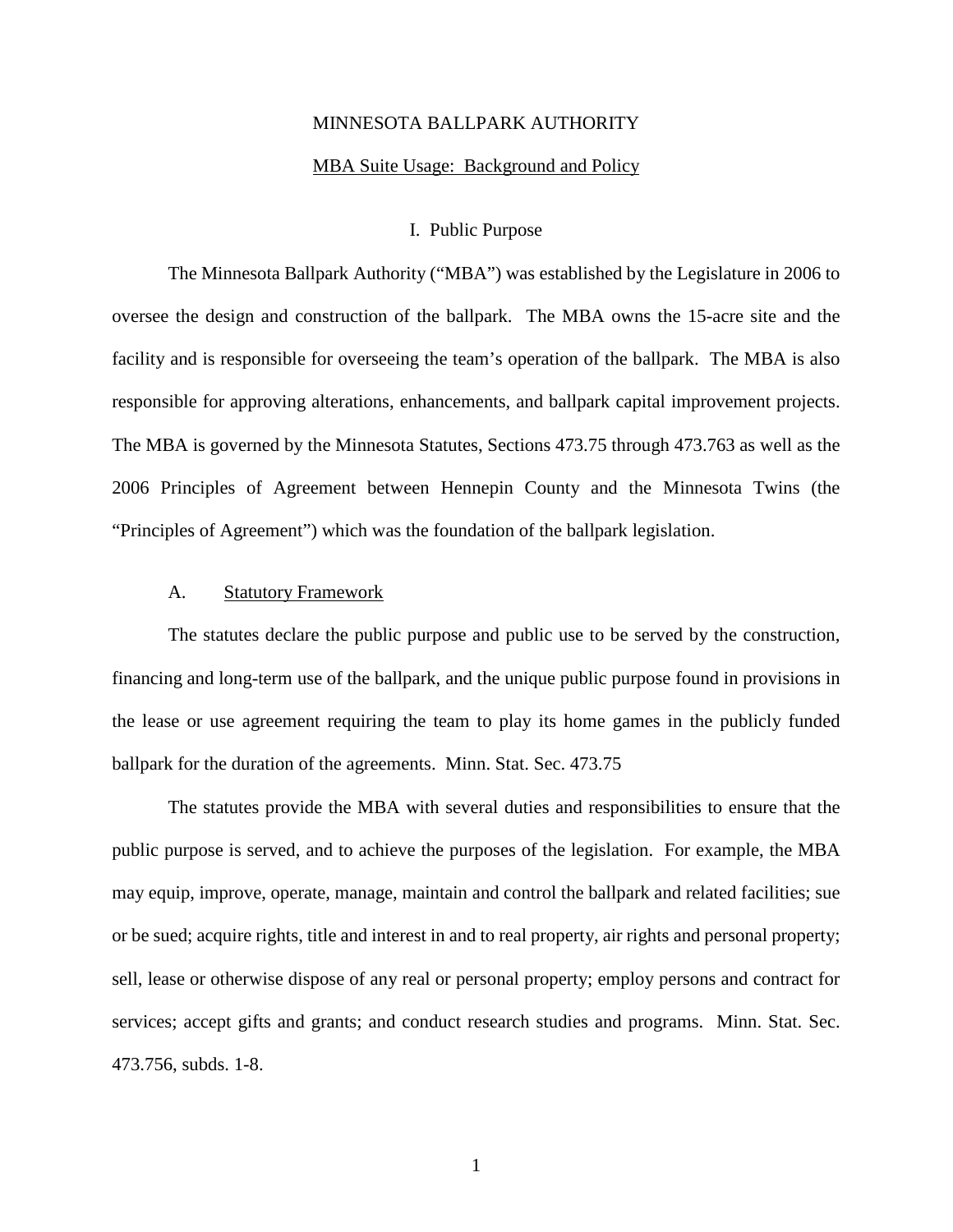In addition, the MBA may lease, license or enter into use agreements and may fix, alter, charge and collect rentals, fees and charges for the use, occupation, and availability of part or all of the premises, projects or facilities, under its ownership, operation or control for purposes that will provide athletic, educational, cultural, commercial or other entertainment, instruction or activity for the citizens of Minnesota and visitors. Minn. Stat. Sec. 473.756, subd. 9.

Further, the MBA is responsible for entering into: (1) a development agreement relating to the construction, financing and use of the ballpark; (2) a long-term lease or use agreement with the team for the use of the ballpark; and (3) a grant agreement with Hennepin County. The statutes set forth the framework of each of these agreements, and explicitly authorize the MBA to exercise the extraordinary remedy of specific performance in the event of a breach of any of the agreements.

### B. Contractual Framework

In order to achieve the purposes of the ballpark legislation, the MBA negotiated and entered into numerous agreements, including the Grant Agreement Regarding Ballpark Project, between Hennepin County and the MBA, dated April 26, 2007, (the "Grant Agreement") and the Ballpark Lease Agreement between the Twins Ballpark, LLC and the MBA dated April 26, 2007 (the "Lease Agreement"). These vigorously-negotiated agreements place appropriate and necessary oversight responsibility on the MBA to ensure that the ballpark is operated, maintained, and improved to fulfill the purposes of the legislation. The Grant Agreement may be enforced by Hennepin County, which maintains annual approval of the MBA's budget.

The Lease Agreement requires regular reports by the team on the operations, maintenance, and capital repair of the ballpark. The MBA retains the right to approve capital improvements to the ballpark.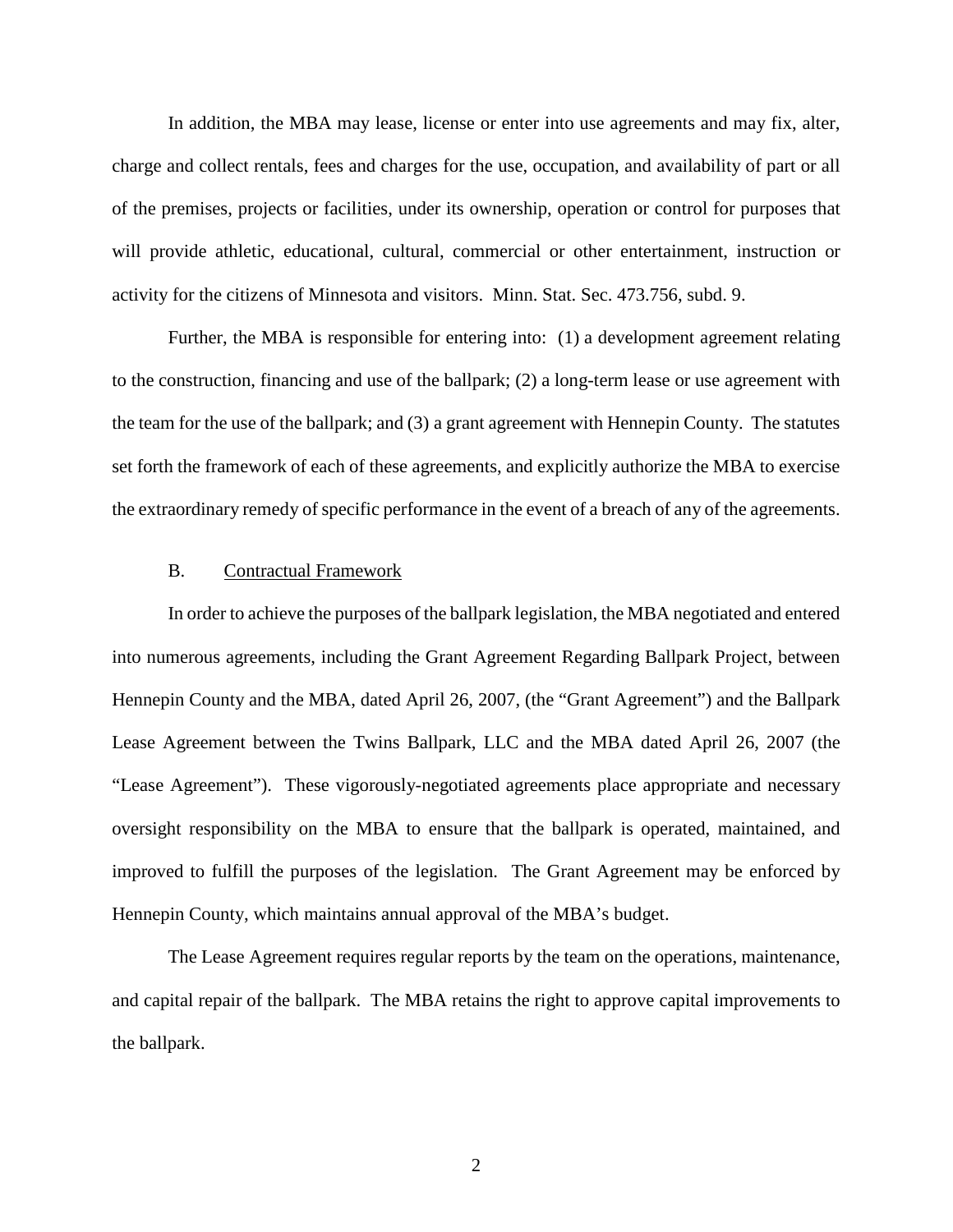Finally, the MBA has contractual responsibilities that are external to the operations of the ballpark itself. For example, numerous agreements with MNDOT, BNSF Railroad, and the Met Council, among others, require ongoing oversight by the MBA.

#### II. MBA Office/Suite and Parking

The MBA office and suite are a single, shared space. Pursuant to the Principles of Agreement and the Lease Agreement, the MBA received 16 tickets and 4 suite level passes. Due to the MBA's recent relocation of the office and suite, the new configuration permits up to 24 tickets. The passes can be used by guests who have purchased a ticket somewhere else in the ballpark to access the suite level. Pursuant to the Lease, there is no rent charged for the office or suite and no value to the tickets that provide event day access to the suite.

The MBA controls 10 on-site parking spaces on a year-round basis. Pursuant to the Lease Agreement, there is no rent charged for the parking spaces.

In order to fulfill with diligence the statutory and contractual responsibilities placed upon the MBA, MBA members and staff are credentialed personnel and have access to the ballpark and premises at any time.

#### III. General Suite Use Policy

As set forth above, the MBA was established to achieve the purposes of the Legislation. The MBA suite and tickets may be used in furtherance of the public purposes set forth in the statutes. Explicit duties and obligations of the MBA include, but are not limited to: oversight of all operations and management of the ballpark, ballpark systems, equipment and related facilities; approval of all capital improvements; leasing, licensing and entering into agreements for the use, occupation or availability of all or some of the premises, maintaining operational relationships with Major League Baseball and with the management of other publicly-owned stadia; and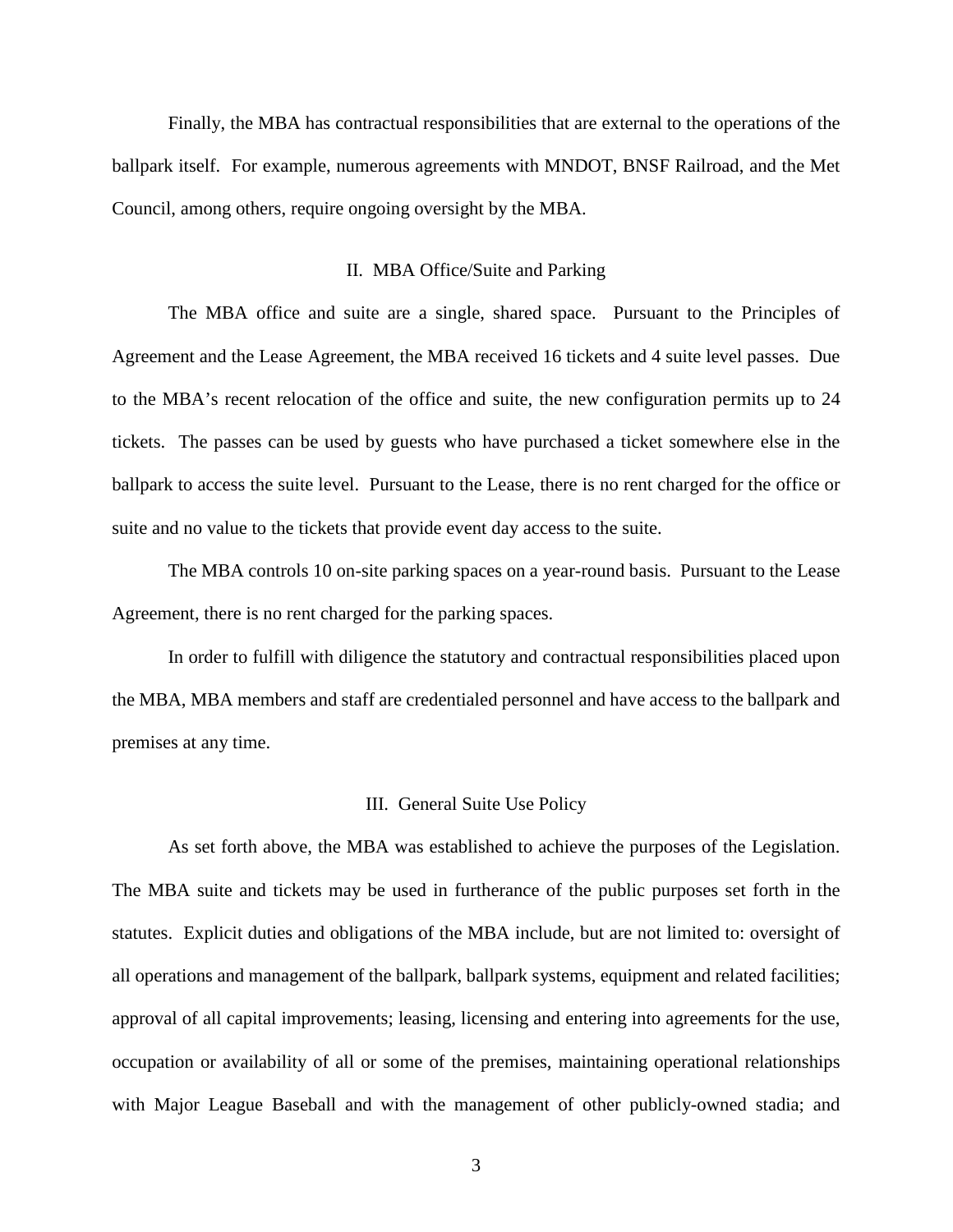enforcing the obligations of the Lease Agreement, the Grant Agreement, and numerous other agreements related to the ballpark, related facilities or property.

Use of the suite by MBA members or staff is intended to further the purposes of the Legislation, and not for the private benefit of those individuals. The MBA Code of Conduct is incorporated into this policy as if fully set forth herein.

- A. Suite use is limited to those persons or organizations having a legitimate business purpose or fulfilling a public purpose goal of the statutes.
	- 1. All persons or organizations who are guests of an MBA member or staff must have a ticket in order to enter the ballpark.
	- 2. Tickets and suite passes for games are available for use upon the request from an MBA member or staff person for a guest with a legitimate business purpose or public purpose.

Guests of an MBA member or staff who are attending a game in the suite for a legitimate business purpose or public purpose may use the MBA suite tickets without payment. Such use of the MBA suite tickets requires an affirmative vote of the MBA Board in a public meeting, or, in the event the Executive Director requests such use and an MBA Board meeting is not scheduled to consider a request in a timely manner, the prior written approval of the Chair and one other MBA member.

B. The names of all persons or organizations using the MBA tickets or passes for the suite, and the purposes for which the tickets or passes were used, will be recorded and disclosed annually by the MBA.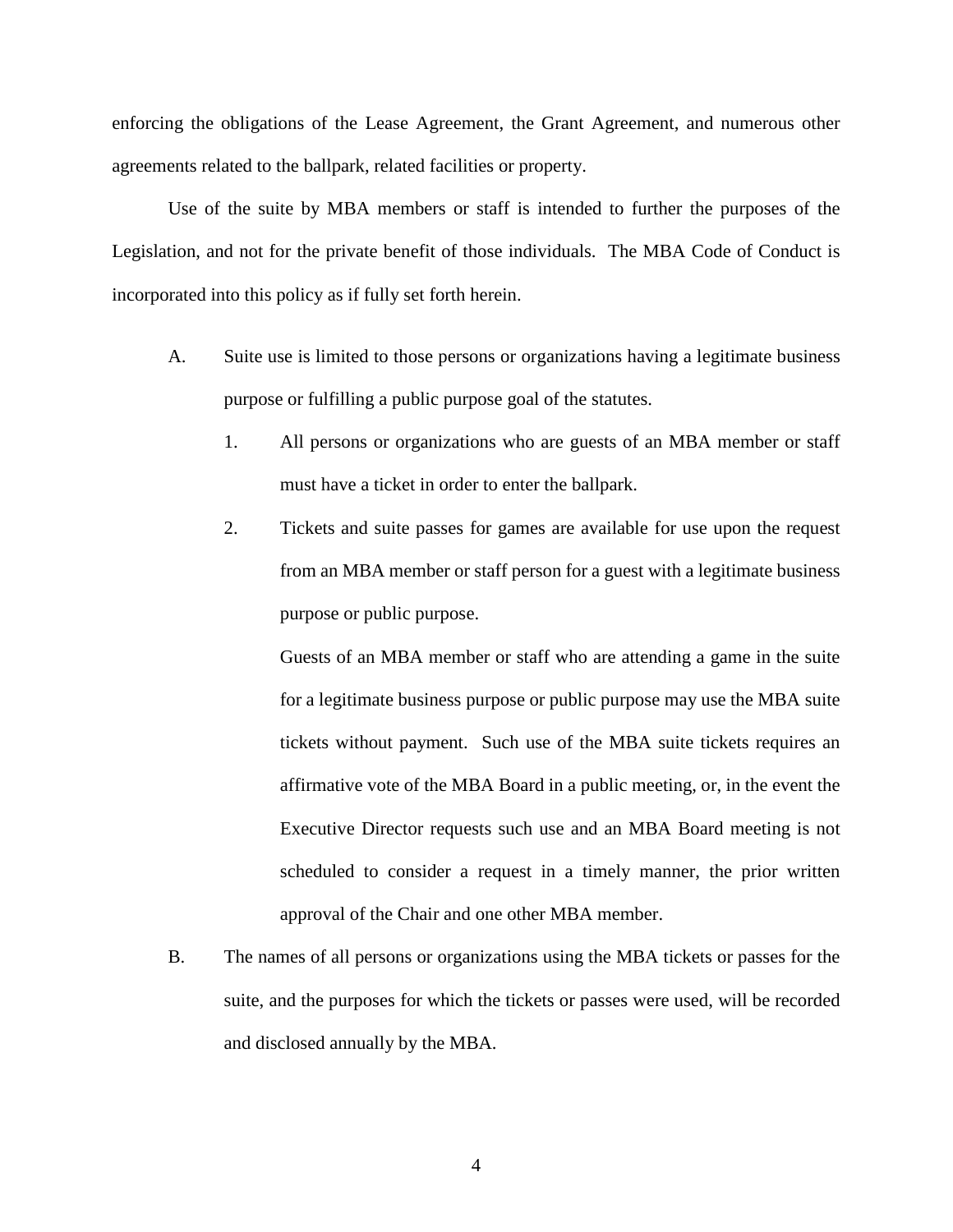- C. Consistent with the MBA practice in place since the ballpark opened in 2010, no public funds may be used for the cost of food or beverages in the suite. Any costs related to food or beverages are the responsibility of the individual user.
- D. Scheduling of the suite for general suite use will be done by MBA staff, subject to all applicable policies of the MBA.
- E. Suite tickets are available for use by 501(c) organizations and preK-12 schools, subject to the MBA charitable suite use policy. The charitable suite use policy will include but not be limited to the following elements:
	- 1. Any 501(c) organization or preK-12 school (the "Applicant") may apply, on the following conditions:
		- a. The Applicant must be Minnesota-based;
		- b. If a 501(c) organization, the Applicant must be registered and in good standing with the Minnesota Secretary of State; and
		- c. The Applicant must not be a political or partisan organization.
	- 2. The MBA may establish an "open-application" period annually on the website for Applicants to request use of the suite tickets.
	- 3. Use of the suite will be on a "first-come, first-served" basis for the next available date; provided however, that preference will be given to those Applicants applying for use of the suite for the first time.
	- 4. The MBA reserves the right to contact 501(c) organizations or preK-12 schools to fill out dates if dates are unused.
	- 5. The MBA reserves the right to request evidence of the Applicant's status.